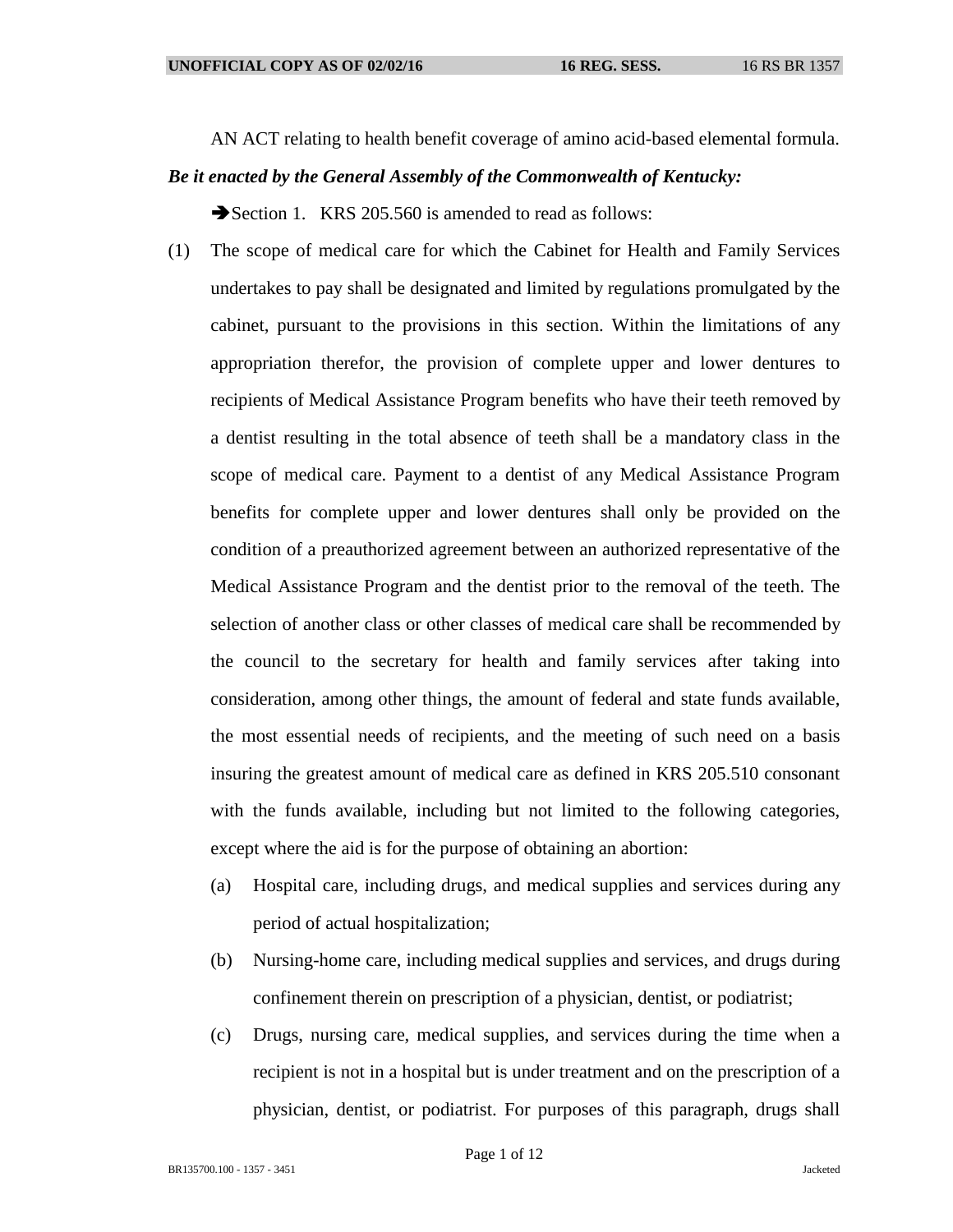include products for the treatment of inborn errors of metabolism or genetic conditions, consisting of therapeutic food, formulas, supplements, *amino acid-based elemental formula,* or low-protein modified food products that are medically indicated for therapeutic treatment and are administered under the direction of a physician, and include but are not limited to the following conditions:

- 1. Phenylketonuria;
- 2. Hyperphenylalaninemia;
- 3. Tyrosinemia (types I, II, and III);
- 4. Maple syrup urine disease;
- 5. A-ketoacid dehydrogenase deficiency;
- 6. Isovaleryl-CoA dehydrogenase deficiency;
- 7. 3-methylcrotonyl-CoA carboxylase deficiency;
- 8. 3-methylglutaconyl-CoA hydratase deficiency;
- 9. 3-hydroxy-3-methylglutaryl-CoA lyase deficiency (HMG-CoA lyase deficiency);
- 10. B-ketothiolase deficiency;
- 11. Homocystinuria;
- 12. Glutaric aciduria (types I and II);
- 13. Lysinuric protein intolerance;
- 14. Non-ketotic hyperglycinemia;
- 15. Propionic acidemia;
- 16. Gyrate atrophy;
- 17. Hyperornithinemia/hyperammonemia/homocitrullinuria syndrome;
- 18. Carbamoyl phosphate synthetase deficiency;
- 19. Ornithine carbamoyl transferase deficiency;
- 20. Citrullinemia;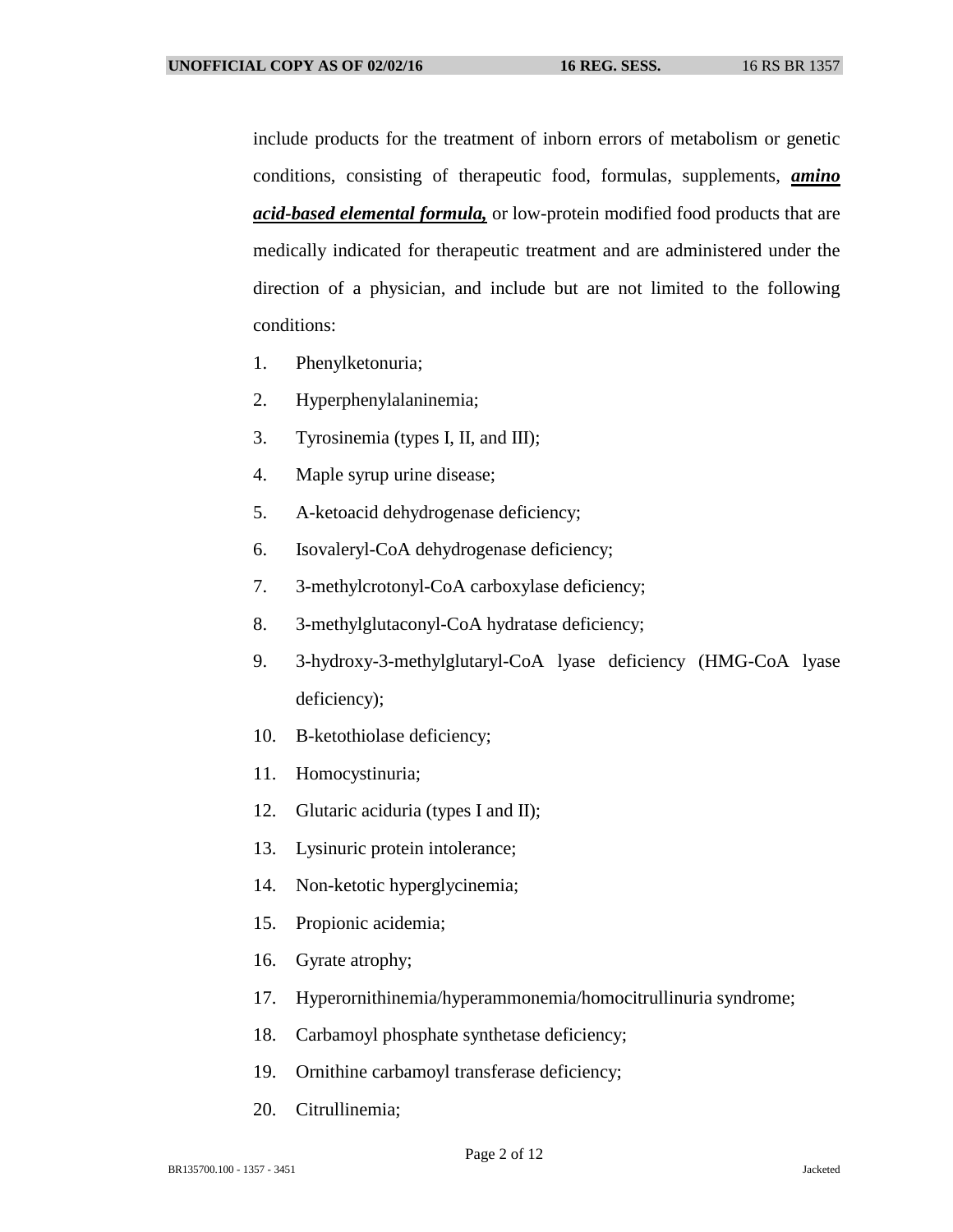- 21. Arginosuccinic aciduria;
- 22. Methylmalonic acidemia; $\frac{22}{1}$
- 23. Argininemia;

## *24. Eosinophilic disorders; and*

## *25. Short-bowel syndrome;*

- (d) Physician, podiatric, and dental services;
- (e) Optometric services for all age groups shall be limited to prescription services, services to frames and lenses, and diagnostic services provided by an optometrist, to the extent the optometrist is licensed to perform the services and to the extent the services are covered in the ophthalmologist portion of the physician's program. Eyeglasses shall be provided only to children under age twenty-one (21);
- (f) Drugs on the prescription of a physician used to prevent the rejection of transplanted organs if the patient is indigent;
- (g) Nonprofit neighborhood health organizations or clinics where some or all of the medical services are provided by licensed registered nurses or by advanced medical students presently enrolled in a medical school accredited by the Association of American Medical Colleges and where the students or licensed registered nurses are under the direct supervision of a licensed physician who rotates his services in this supervisory capacity between two (2) or more of the nonprofit neighborhood health organizations or clinics specified in this paragraph;
- (h) Services provided by health-care delivery networks as defined in KRS 216.900;
- (i) Services provided by midlevel health-care practitioners as defined in KRS 216.900; and
- (j) Smoking cessation treatment interventions or programs prescribed by a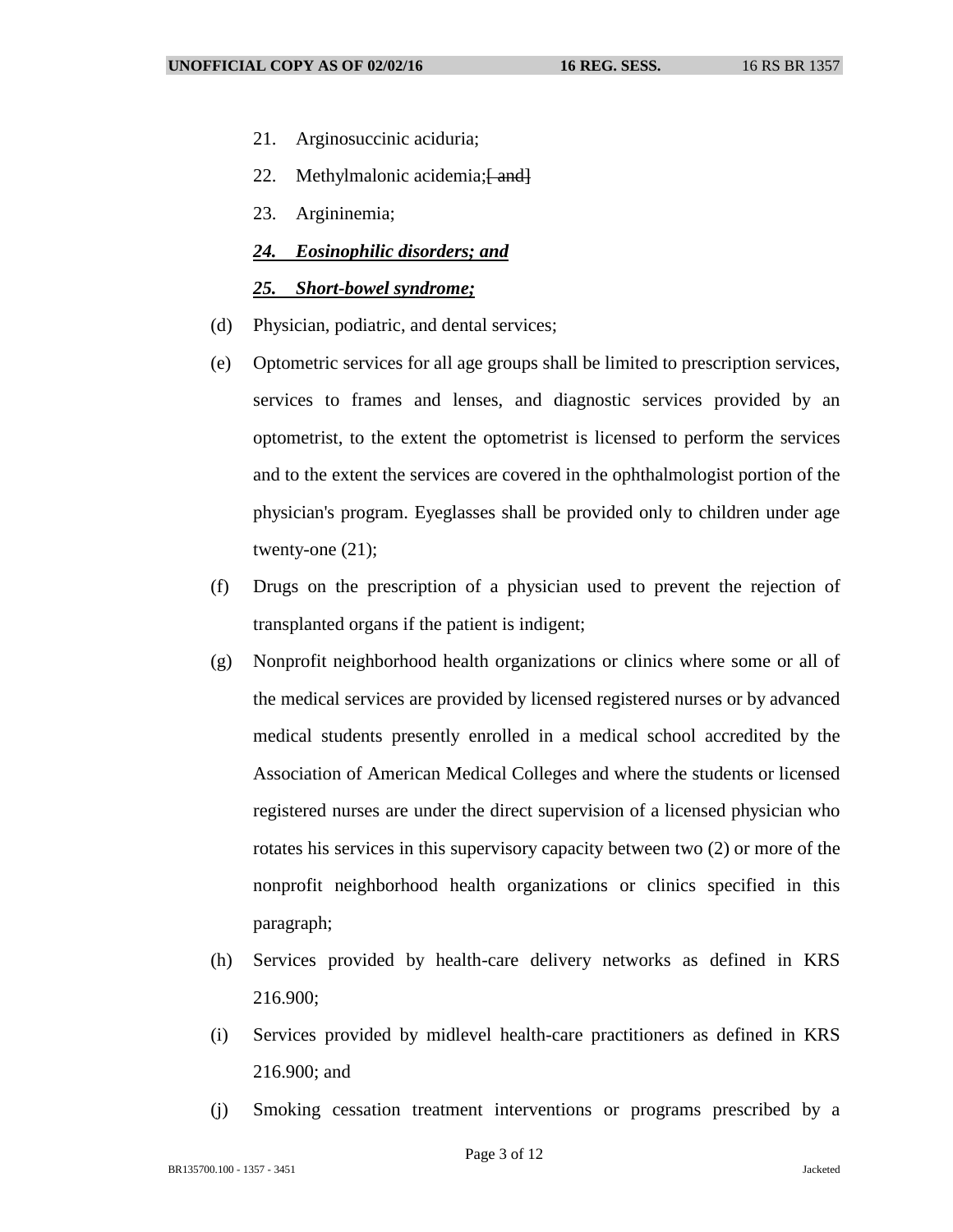physician, advanced practice registered nurse, physician assistant, or dentist, including but not limited to counseling, telephone counseling through a quitline, recommendations to the recipient that smoking should be discontinued, and prescription and over-the-counter medications and nicotine replacement therapy approved by the United States Food and Drug Administration for smoking cessation.

- (2) Payments for hospital care, nursing-home care, and drugs or other medical, ophthalmic, podiatric, and dental supplies shall be on bases which relate the amount of the payment to the cost of providing the services or supplies. It shall be one (1) of the functions of the council to make recommendations to the Cabinet for Health and Family Services with respect to the bases for payment. In determining the rates of reimbursement for long-term-care facilities participating in the Medical Assistance Program, the Cabinet for Health and Family Services shall, to the extent permitted by federal law, not allow the following items to be considered as a cost to the facility for purposes of reimbursement:
	- (a) Motor vehicles that are not owned by the facility, including motor vehicles that are registered or owned by the facility but used primarily by the owner or family members thereof;
	- (b) The cost of motor vehicles, including vans or trucks, used for facility business shall be allowed up to fifteen thousand dollars (\$15,000) per facility, adjusted annually for inflation according to the increase in the consumer price index-u for the most recent twelve (12) month period, as determined by the United States Department of Labor. Medically equipped motor vehicles, vans, or trucks shall be exempt from the fifteen thousand dollar (\$15,000) limitation. Costs exceeding this limit shall not be reimbursable and shall be borne by the facility. Costs for additional motor vehicles, not to exceed a total of three (3) per facility, may be approved by the Cabinet for Health and Family Services if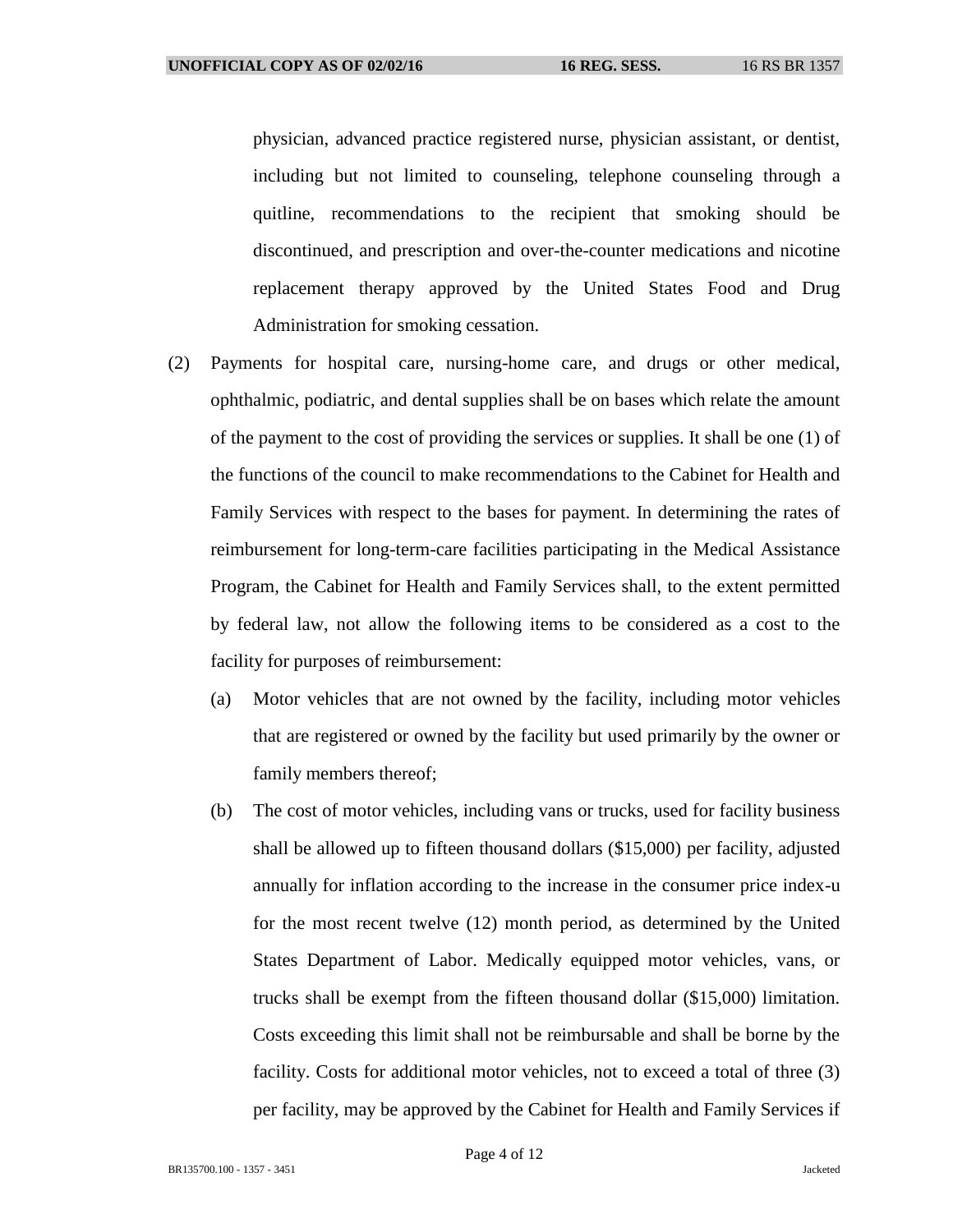the facility demonstrates that each additional vehicle is necessary for the operation of the facility as required by regulations of the cabinet;

- (c) Salaries paid to immediate family members of the owner or administrator, or both, of a facility, to the extent that services are not actually performed and are not a necessary function as required by regulation of the cabinet for the operation of the facility. The facility shall keep a record of all work actually performed by family members;
- (d) The cost of contracts, loans, or other payments made by the facility to owners, administrators, or both, unless the payments are for services which would otherwise be necessary to the operation of the facility and the services are required by regulations of the Cabinet for Health and Family Services. Any other payments shall be deemed part of the owner's compensation in accordance with maximum limits established by regulations of the Cabinet for Health and Family Services. Interest paid to the facility for loans made to a third party may be used to offset allowable interest claimed by the facility;
- (e) Private club memberships for owners or administrators, travel expenses for trips outside the state for owners or administrators, and other indirect payments made to the owner, unless the payments are deemed part of the owner's compensation in accordance with maximum limits established by regulations of the Cabinet for Health and Family Services; and
- (f) Payments made to related organizations supplying the facility with goods or services shall be limited to the actual cost of the goods or services to the related organization, unless it can be demonstrated that no relationship between the facility and the supplier exists. A relationship shall be considered to exist when an individual, including brothers, sisters, father, mother, aunts, uncles, and in-laws, possesses a total of five percent (5%) or more of ownership equity in the facility and the supplying business. An exception to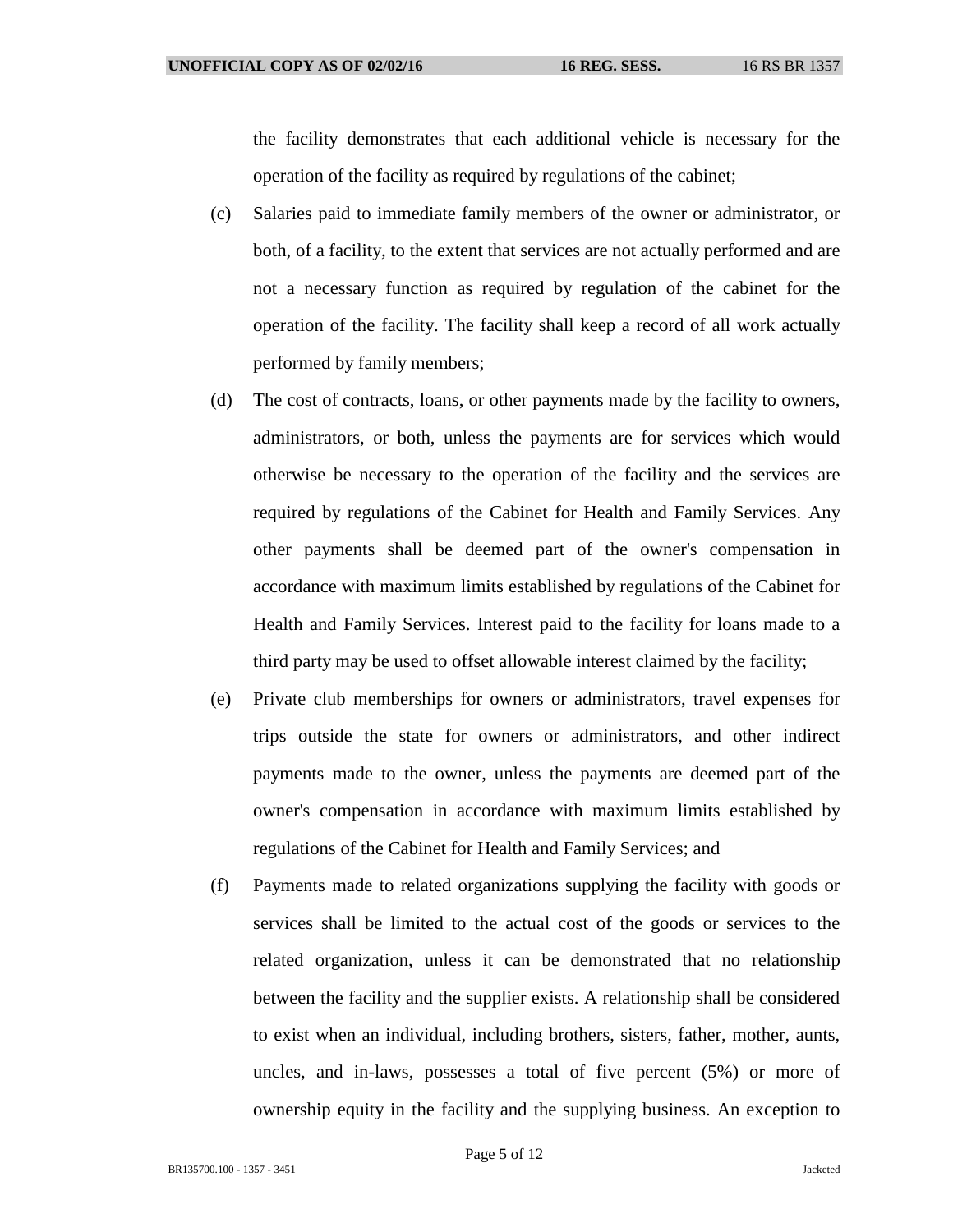the relationship shall exist if fifty-one percent (51%) or more of the supplier's business activity of the type carried on with the facility is transacted with persons and organizations other than the facility and its related organizations.

- (3) No vendor payment shall be made unless the class and type of medical care rendered and the cost basis therefor has first been designated by regulation.
- (4) The rules and regulations of the Cabinet for Health and Family Services shall require that a written statement, including the required opinion of a physician, shall accompany any claim for reimbursement for induced premature births. This statement shall indicate the procedures used in providing the medical services.
- (5) The range of medical care benefit standards provided and the quality and quantity standards and the methods for determining cost formulae for vendor payments within each category of public assistance and other recipients shall be uniform for the entire state, and shall be designated by regulation promulgated within the limitations established by the Social Security Act and federal regulations. It shall not be necessary that the amount of payments for units of services be uniform for the entire state but amounts may vary from county to county and from city to city, as well as among hospitals, based on the prevailing cost of medical care in each locale and other local economic and geographic conditions, except that insofar as allowed by applicable federal law and regulation, the maximum amounts reimbursable for similar services rendered by physicians within the same specialty of medical practice shall not vary according to the physician's place of residence or place of practice, as long as the place of practice is within the boundaries of the state.
- (6) Nothing in this section shall be deemed to deprive a woman of all appropriate medical care necessary to prevent her physical death.
- (7) To the extent permitted by federal law, no medical assistance recipient shall be recertified as qualifying for a level of long-term care below the recipient's current level, unless the recertification includes a physical examination conducted by a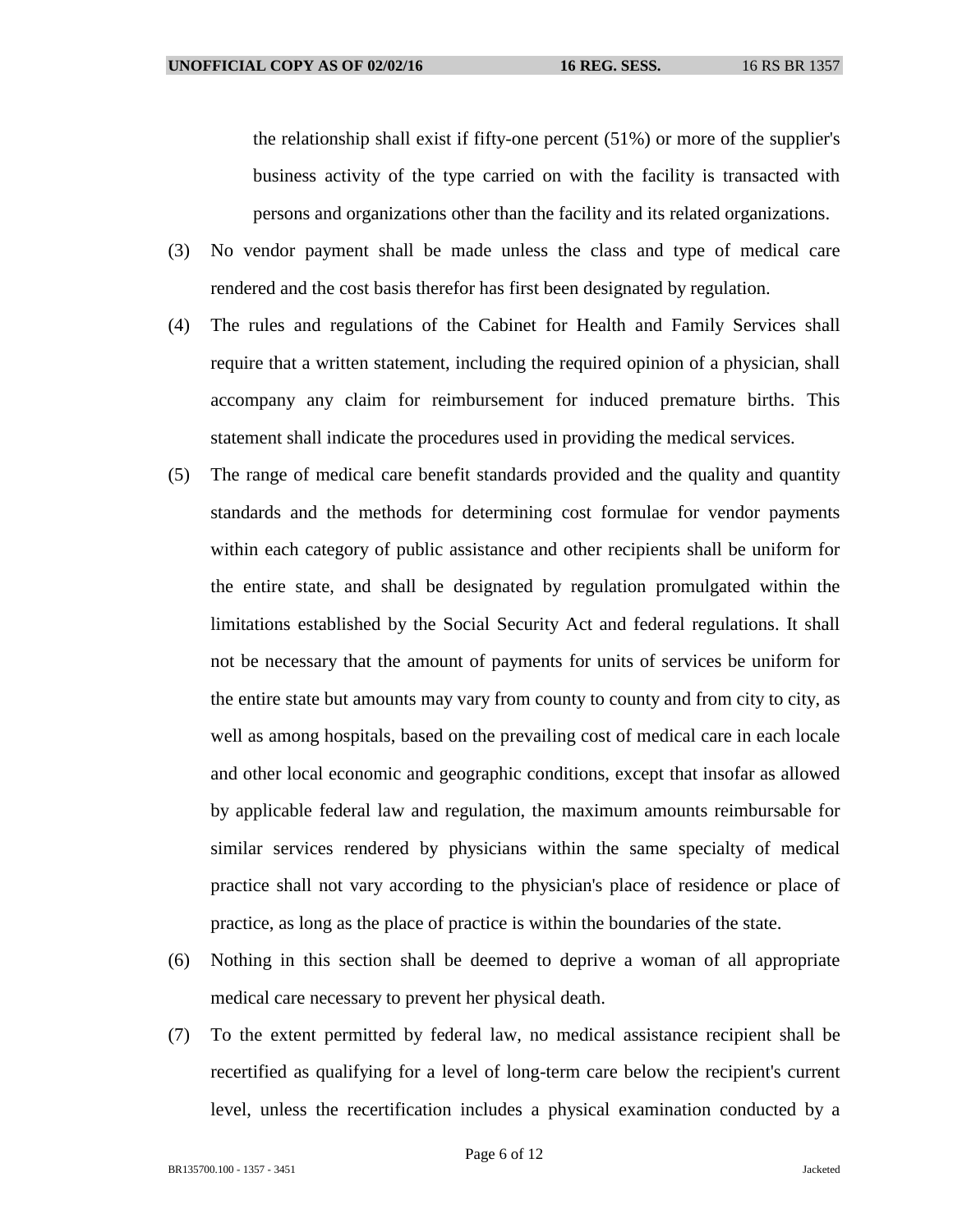physician licensed pursuant to KRS Chapter 311 or by an advanced practice registered nurse licensed pursuant to KRS Chapter 314 and acting under the physician's supervision.

- (8) If payments made to community mental health centers, established pursuant to KRS Chapter 210, for services provided to the intellectually disabled exceed the actual cost of providing the service, the balance of the payments shall be used solely for the provision of other services to the intellectually disabled through community mental health centers.
- (9) No long-term-care facility, as defined in KRS 216.510, providing inpatient care to recipients of medical assistance under Title XIX of the Social Security Act on July 15, 1986, shall deny admission of a person to a bed certified for reimbursement under the provisions of the Medical Assistance Program solely on the basis of the person's paying status as a Medicaid recipient. No person shall be removed or discharged from any facility solely because they became eligible for participation in the Medical Assistance Program, unless the facility can demonstrate the resident or the resident's responsible party was fully notified in writing that the resident was being admitted to a bed not certified for Medicaid reimbursement. No facility may decertify a bed occupied by a Medicaid recipient or may decertify a bed that is occupied by a resident who has made application for medical assistance.
- (10) Family-practice physicians practicing in geographic areas with no more than one (1) primary-care physician per five thousand (5,000) population, as reported by the United States Department of Health and Human Services, shall be reimbursed one hundred twenty-five percent (125%) of the standard reimbursement rate for physician services.
- (11) The Cabinet for Health and Family Services shall make payments under the Medical Assistance program for services which are within the lawful scope of practice of a chiropractor licensed pursuant to KRS Chapter 312, to the extent the Medical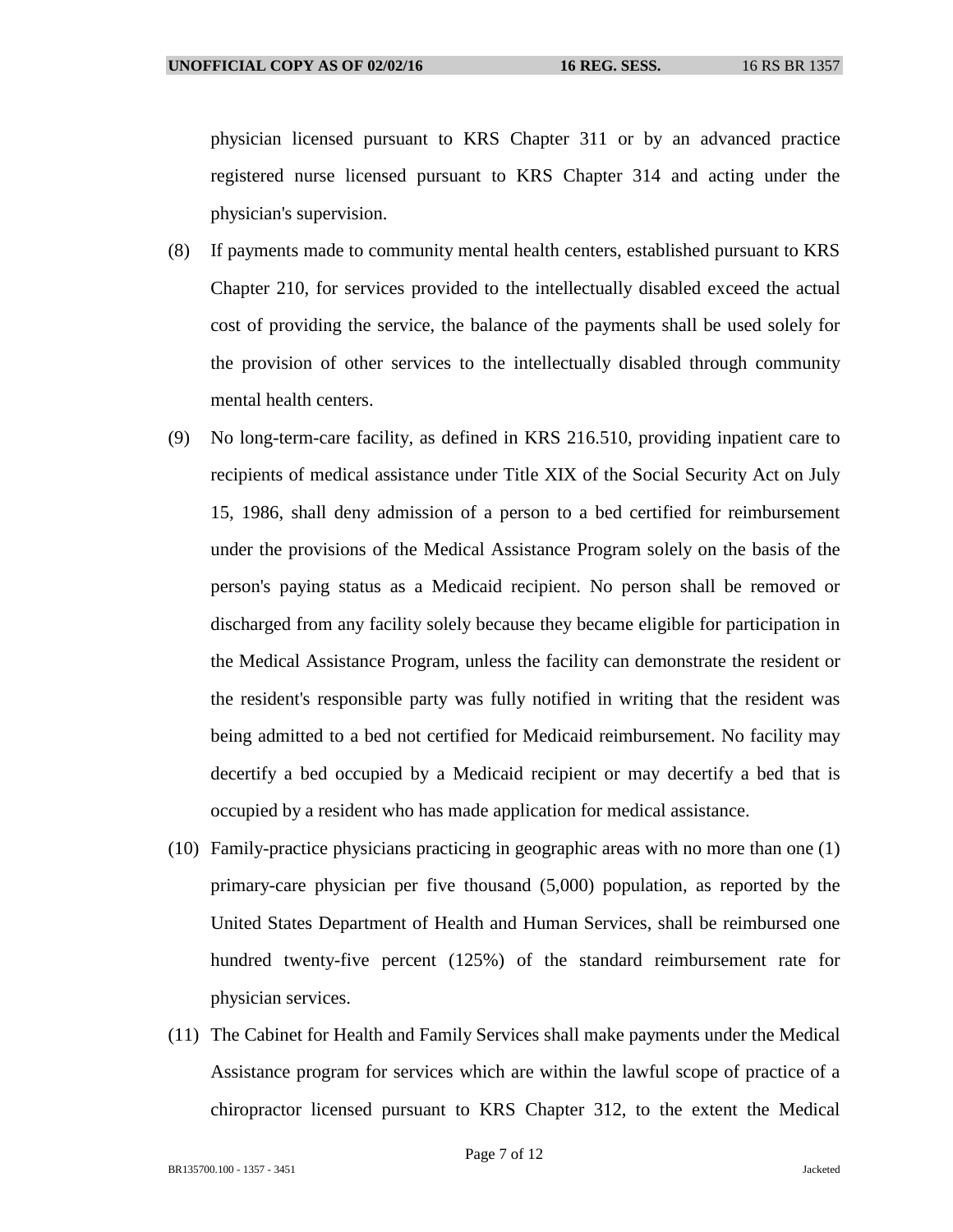Assistance Program pays for the same services provided by a physician.

- (12) (a) The Medical Assistance Program shall use the appropriate form and guidelines for enrolling those providers applying for participation in the Medical Assistance Program, including those licensed and regulated under KRS Chapters 311, 312, 314, 315, and 320, any facility required to be licensed pursuant to KRS Chapter 216B, and any other health care practitioner or facility as determined by the Department for Medicaid Services through an administrative regulation promulgated under KRS Chapter 13A. A Medicaid managed care organization shall use the forms and guidelines established under KRS 304.17A-545(5) to credential a provider. For any provider who contracts with and is credentialed by a Medicaid managed care organization prior to enrollment, the cabinet shall complete the enrollment process and deny, or approve and issue a Provider Identification Number (PID) within fifteen (15) business days from the time all necessary completed enrollment forms have been submitted and all outstanding accounts receivable have been satisfied.
	- (b) Within forty-five (45) days of receiving a correct and complete provider application, the Department for Medicaid Services shall complete the enrollment process by either denying or approving and issuing a Provider Identification Number (PID) for a behavioral health provider who provides substance use disorder services, unless the department notifies the provider that additional time is needed to render a decision for resolution of an issue or dispute.
	- (c) Within forty-five (45) days of receipt of a correct and complete application for credentialing by a behavioral health provider providing substance use disorder services, a Medicaid managed care organization shall complete its contracting and credentialing process, unless the Medicaid managed care organization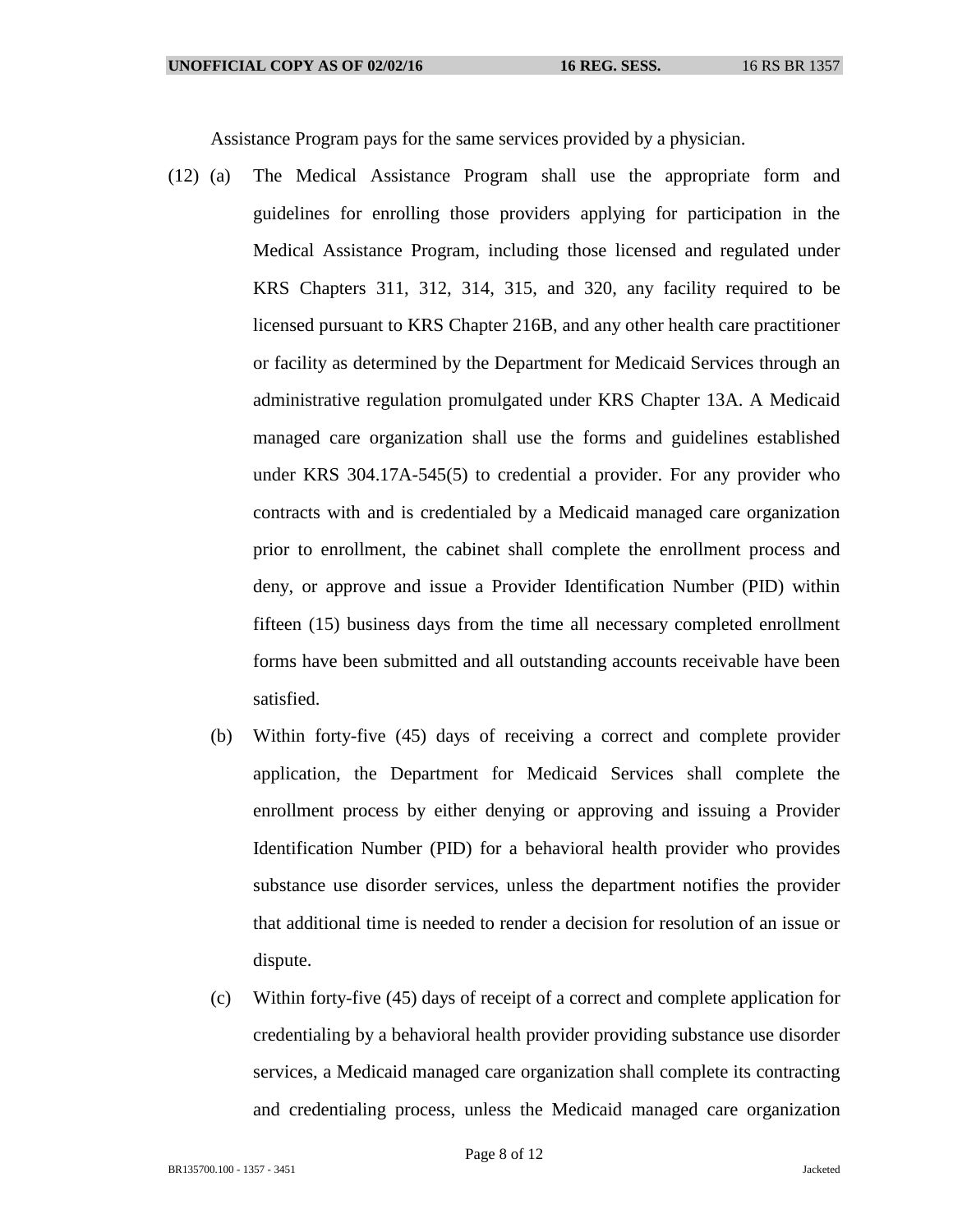notifies the provider that additional time is needed to render a decision. If additional time is needed, the Medicaid managed care organization shall not take any longer than ninety (90) days from receipt of the credentialing application to deny or approve and contract with the provider.

- (d) A Medicaid managed care organization shall adjudicate any clean claims submitted for a substance use disorder service from an enrolled and credentialed behavioral health provider who provides substance use disorder services in accordance with KRS 304.17A-700 to 304.17A-730.
- (e) The Department of Insurance may impose a civil penalty of one hundred dollars (\$100) per violation when a Medicaid managed care organization fails to comply with this section. Each day that a Medicaid managed care organization fails to pay a claim may count as a separate violation.
- (13) Dentists licensed under KRS Chapter 313 shall be excluded from the requirements of subsection (12) of this section. The Department for Medicaid Services shall develop a specific form and establish guidelines for assessing the credentials of dentists applying for participation in the Medical Assistance Program.

Section 2. KRS 213.141 is amended to read as follows:

- (1) Except as provided in subsection (2) of this section, the cabinet shall prescribe by regulation a fee not to exceed five dollars (\$5), to be paid for certified copies of certificates or records, or for a search of the files or records when no copy is made, or for copies or information provided for research, statistical, or administrative purposes.
- (2) The cabinet shall prescribe by administrative regulation pursuant to KRS Chapter 13A a fee not to exceed ten dollars (\$10) to be paid for a certified copy of a record of a birth:
	- (a) Three dollars (\$3) of which shall be used by the Cabinet for Health and Family Services for the sole purpose of contracting for the operation of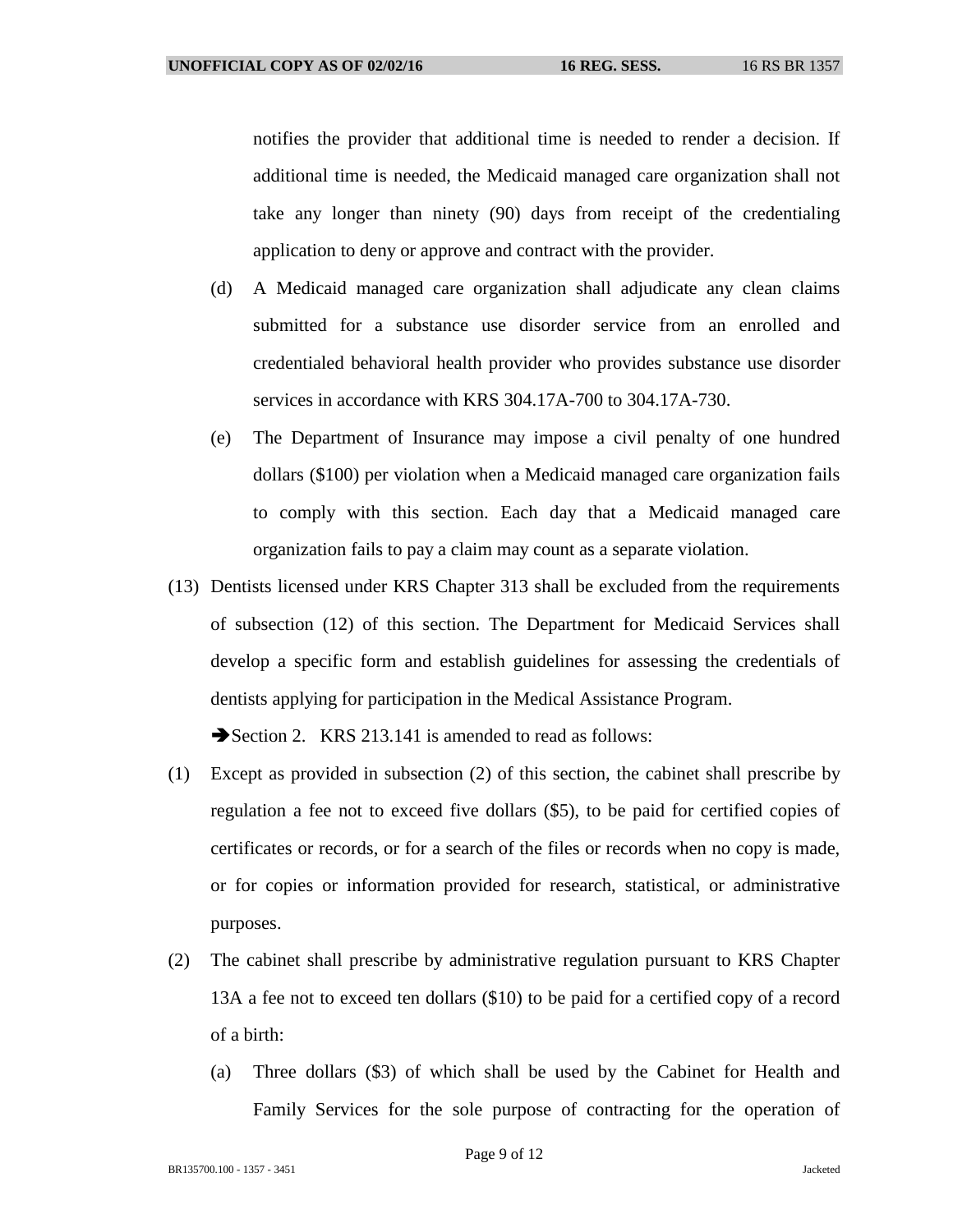private, not-for-profit, self-help, education, and support groups for parents who want to prevent or cease physical, sexual, or mental abuse of children; and

- (b) One dollar (\$1) of which shall be used by the Division of Maternal and Child Health to pay for therapeutic food, formulas, supplements, *amino acid-based elemental formula,* or low-protein modified foods for all inborn errors of metabolism and genetic conditions if:
	- 1. The therapeutic food, formulas, supplements, *amino acid-based elemental formula,* or low-protein modified food products are medically indicated for the therapeutic treatment of inborn errors of metabolism or genetic conditions and are administered under the direction of a physician; and
	- 2. The affected person's therapeutic food, formulas, supplements*, amino acid-based elemental formula,* or low-protein foods are not covered under any public or private health benefit plan.
- (3) Fees collected under this section by the state registrar shall be used to help defray the cost of administering the system of vital statistics.
- (4) (a) No fee or compensation shall be allowed or paid for furnishing certificates of birth or death required in support of any claim against the government for compensation, insurance, back pay, or other allowances or benefits for any person who has at any time served as a member of the Army, Navy, Marine Corps, or Air Force of the United States.
	- (b) No fee or compensation shall be allowed or paid for furnishing a certificate of birth to a member of the Kentucky National Guard who has received deployment orders during the sixty (60) days prior to the furnishing of the certificate.
- (5) The cabinet shall notify the State Board of Elections monthly of the name, address,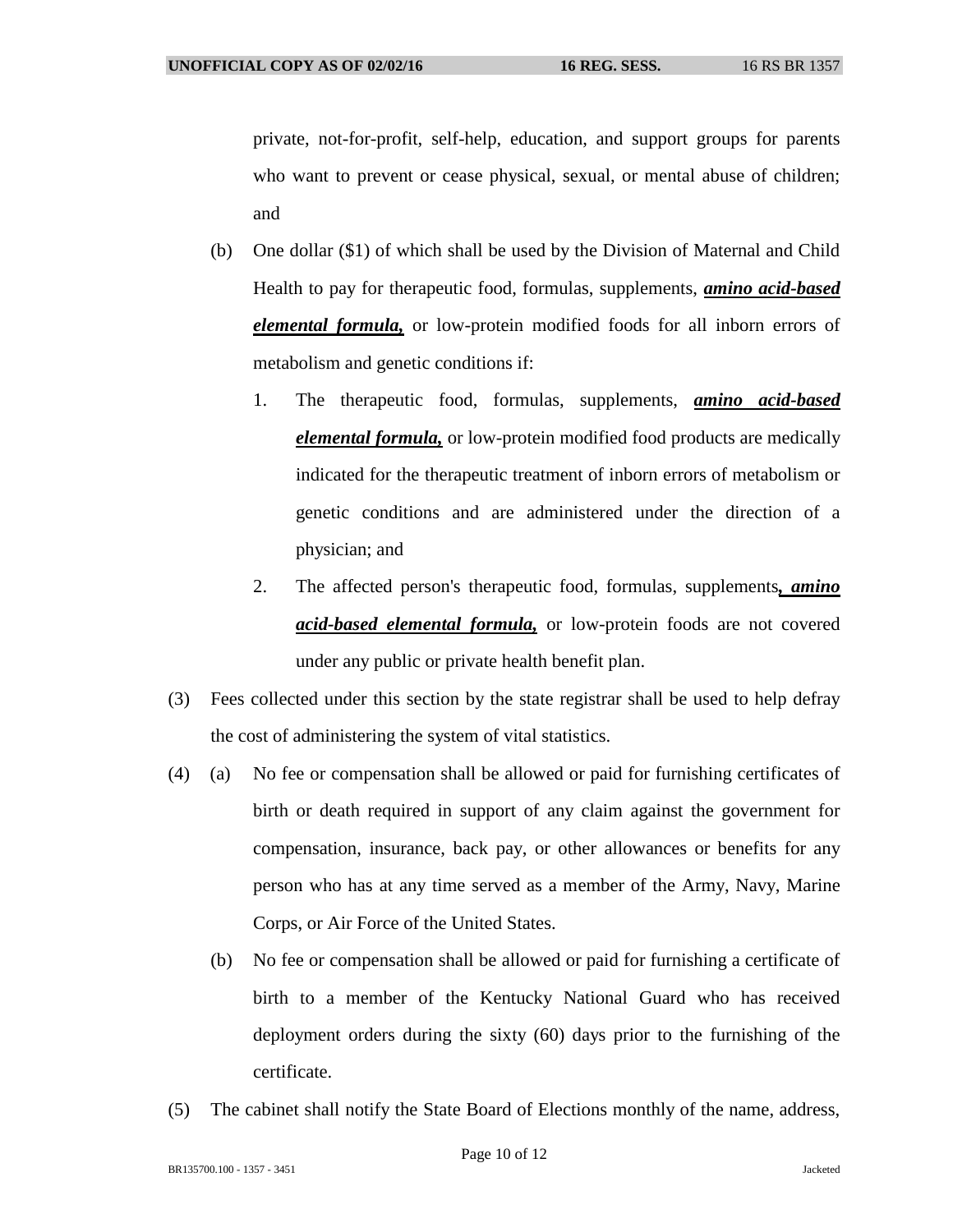birthdate, sex, race, and Social Security number of residents of the Commonwealth who died during the previous month. This data shall include only those persons who were over the age of eighteen (18) years at the date of death. No fee or compensation shall be allowed for furnishing these lists.

Section 3. KRS 304.17A-258 is amended to read as follows:

- (1) For purposes of this section:
	- (a) "Therapeutic food, formulas, and supplements" means products intended for the dietary treatment of inborn errors of metabolism or genetic conditions under the direction of a physician;  $\frac{1}{2}$  and  $\frac{1}{2}$
	- (b) "Low-protein modified food" means a product formulated to have less than one (1) gram of protein per serving and intended for the dietary treatment of inborn errors of metabolism or genetic conditions under the direction of a physician*; and*
	- *(c) "Amino acid-based elemental formula" means a product intended for the diagnosis and dietary treatment of eosinophilic disorders and short-bowel syndrome under the direction of a physician*.
- (2) A health benefit plan that provides prescription drug coverage shall include in that coverage therapeutic food, formulas, supplements, *amino acid-based elemental formula,* and low-protein modified food products for the treatment of inborn errors of metabolism or genetic conditions if the therapeutic food, formulas, supplements, *amino acid-based elemental formula,* and low-protein modified food products are obtained for the therapeutic treatment of inborn errors of metabolism or genetic conditions under the direction of a physician. Coverage under this subsection may be subject, for each plan year, to a cap of twenty-five thousand dollars (\$25,000) for therapeutic food, formulas, *amino acid-based elemental formula,* and supplements and a separate cap for each plan year of four thousand dollars (\$4,000) on lowprotein modified foods. Each cap shall be subject to annual inflation adjustments